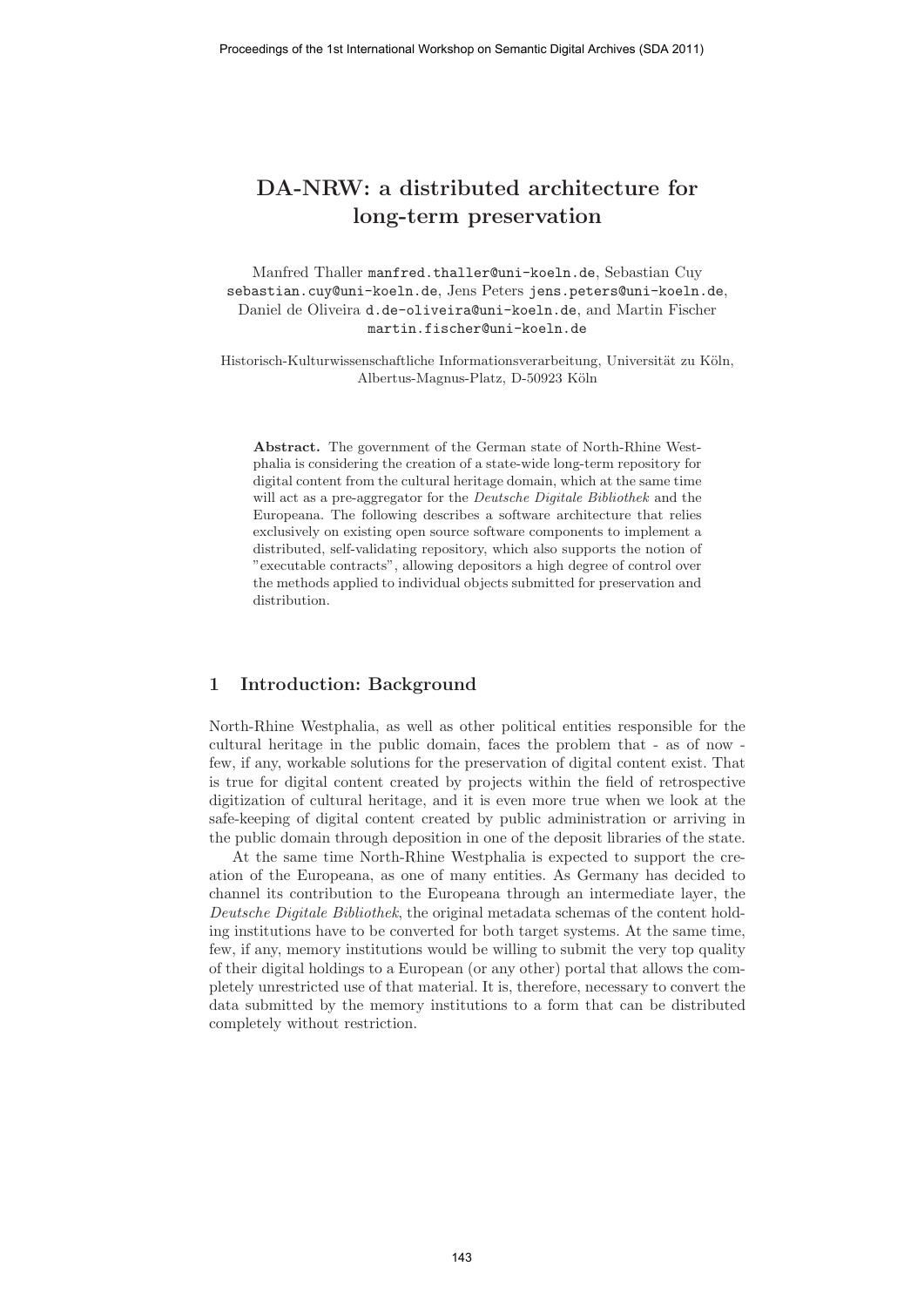It was decided to attempt an integrated solution for both problems: a framework is to be developed under the name of *Digitales Archiv Nordrhein-Westfalen* (Digital Archive North-Rhine Westphalia) (DA-NRW) which would allow all memory institutions (archives, museums, libraries) of the state to submit their digital content to a state wide repository, which would follow the OAIS model [2] and specifically:

- **–** Ingest the material into a long-term repository system, which allows for a technology watch, triggering migration if necessary, and other active methods.
- **–** Perform automatic verification of the redundantly stored material between geographically distributed sub-repositories.
- **–** Evaluate user-submitted contracts expressed in XML, describing in detail which of several options for storage as well as distribution to the public are to be provided for that object.
- **–** Derive suitable representations of the administered material, keep them on a server which supports OAI-PMH (cf. [5]) and other protocols to make these representations available to various cultural heritage portals.

The system is to be based upon existing infrastructural institutions from different sectors: the Hochschulbibliothekszentrum, the Computing Center of the Landschaftsverband Rheinland and the Computing Center of the Universität zu  $K\ddot{o}ln$ . The chair for Humanities Computer Science at the Universität zu Köln is responsible for design and implementation of a prototype.

In order to avoid performance and cost problems during the transfer from prototype to production system, and to create a scalable prototype in less than 18 months, the following decisions have been made:

- **–** The system is built according to agile software development rules.
- **–** Only Open Source components are being used.
- **–** The prototype is expected to perform with 200 TB, being scalable without re-design by one order of magnitude, to 2 PB.

At the end of June 2011, after an initial preparatory phase and four months into the core development time of 14 months, a functionally complete preprototype is available.

### **2 Introduction: Overall Architecture**

The three participating computing centers, referred to as the nodes of the DA-NRW, are to be understood as independent nodes of a network. The flow of data within each node is directed by an instance of a *content broker*, directing the flow of data from ingest into the archive, on the one hand, and that of derived copies of the data into a presentation area, on the other hand, where these data can be accessed by appropriate harvesters. For a diagram of the component structure of these content brokers see figure 1. The individual components will be described in the following sections of this paper.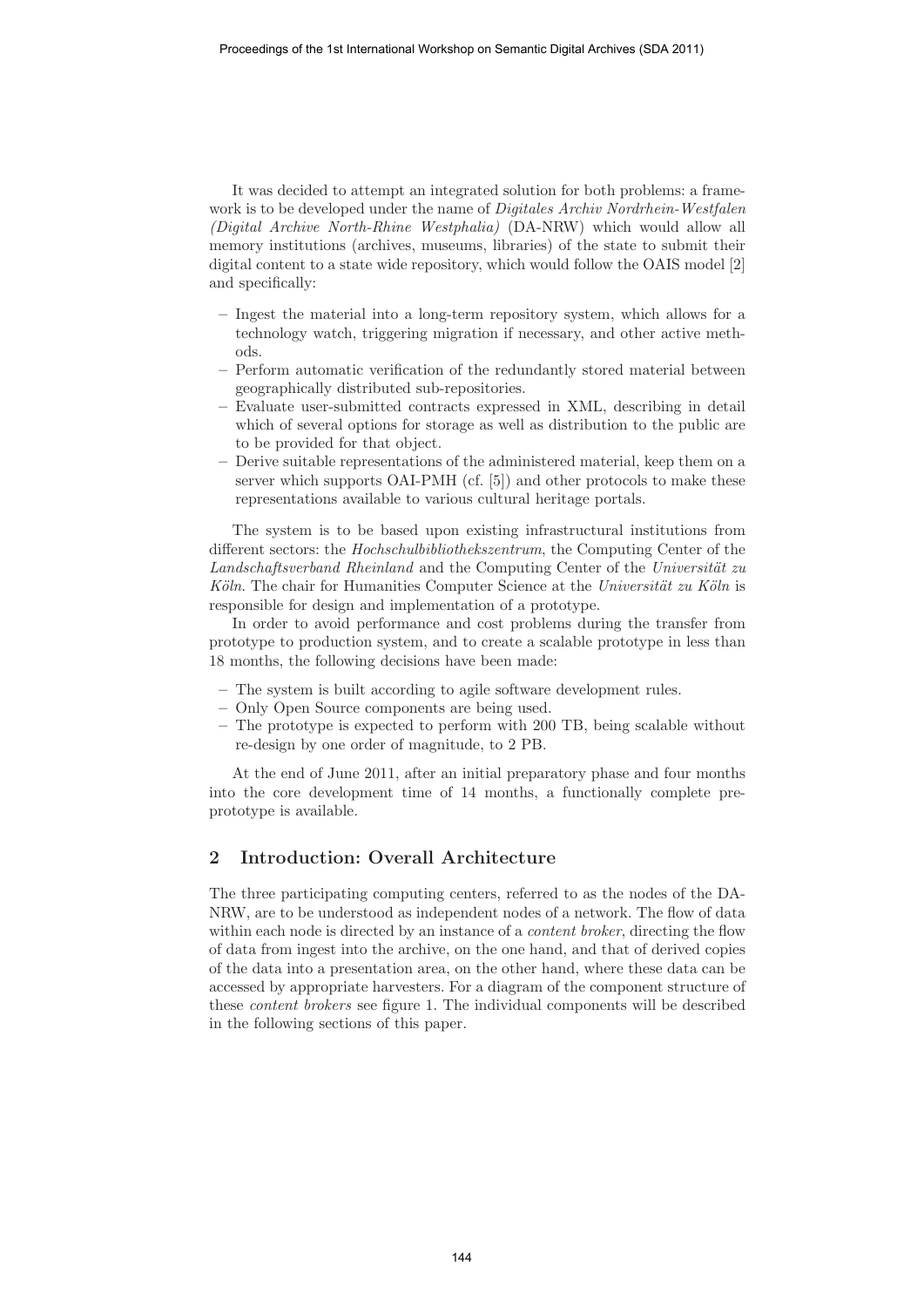

Fig. 1. Component structure of the *content broker* 

The individual nodes are bound together by a synchronizer and deliver their data into a presentation component, which is separated from the actual long term preservation components by appropriate firewall techniques.

# **3 Ingestion methods**

One key feature of systems providing long-term preservation is the delivery of digital objects from an institution to a preservation node. In our system this can be accomplished in two different ways.

The first one allows contractors to build Submission Information Packages (SIPs) [2] on their own. In this case, however, the structure of the SIPs has to be valid prior to ingestion into the archive. That means the SIPs have to contain structural metadata in a format supported by  $DA-NRW$  (e.g.  $METS<sup>1</sup>$ ). If contractors decide to build their own SIPs, they are also responsible for creating checksums for the package contents in order for the content broker to be able to check for consistency.

The second possibility of building valid SIPs is to use the DA-NRW SIP Builder. This tool enables users to create SIPs in a very simple manner. In order

 $\frac{1}{1}$  cf. http://www.loc.gov/standards/mets/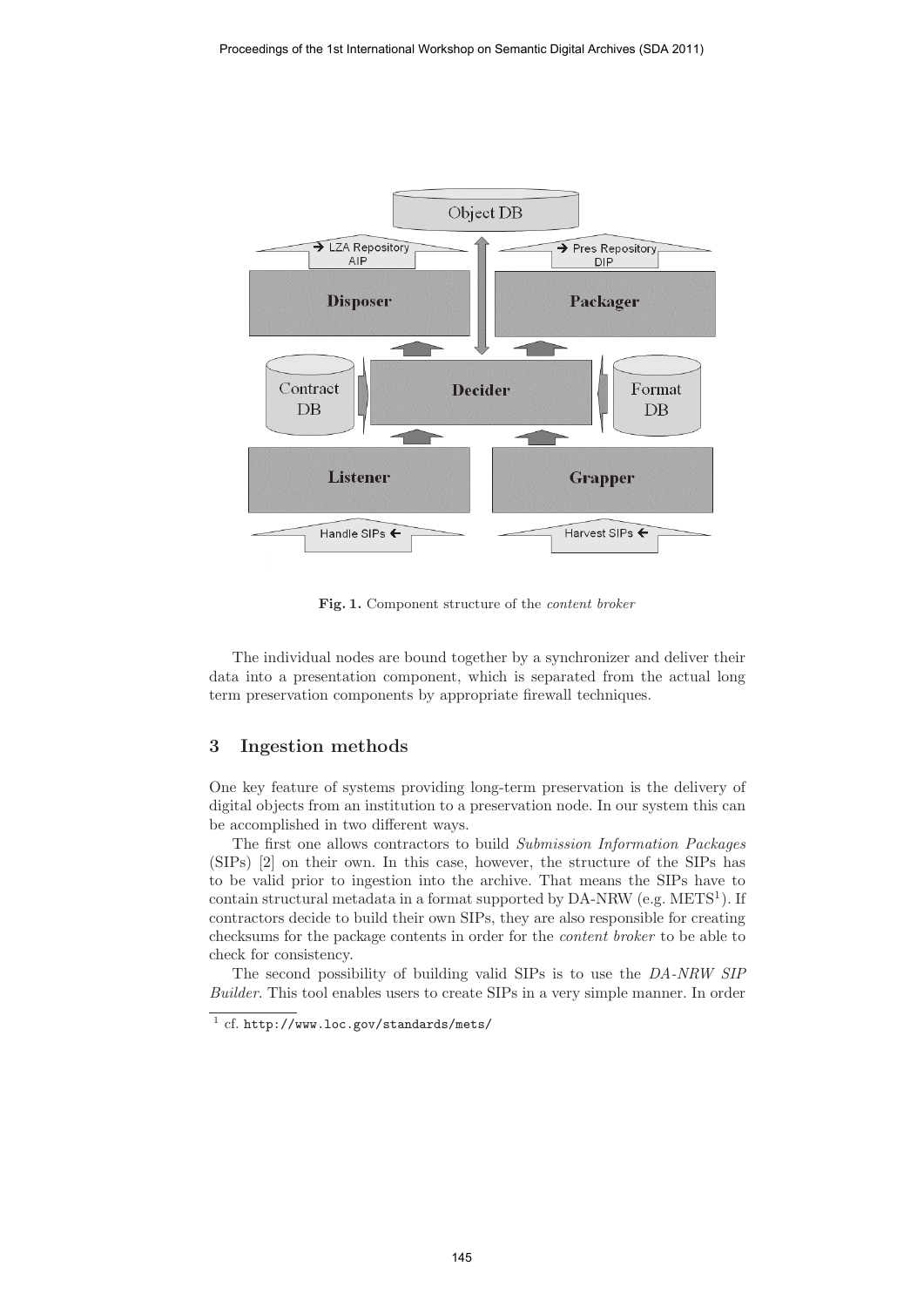to make the tool available for a wide audience, the SIP Builder is written in Java and therefore constitutes a platform-independent application. It provides a graphical user interface for comfortable usage. After choosing a destination path where the SIPs will be created, the user chooses which strategy to use for compiling the SIPs. On the one hand, one can choose a metadata XML file which describes the package structure. The tool then collects the files referenced in the XML. On the other hand, the tool is able to compile valid SIPs from directories taking into account folder structure and contained metadata files.

Another important aspect of the SIP Builder is the possibility of declaring contracts in a user-friendly way. Statements generated by the SIP Builder are serialized as a machine-readable contract in a PREMIS-based XML (see [1]) format that can subsequently be evaluated by the content broker.

#### **4 Content broker**

The central part of the architecture is called the content broker, a tool written in Java. This component is responsible for manipulating complete information packages in various ways. It does so by executing predefined chains which correspond to use cases such as ingest, retrieval or the migration of information packages. Each chain consists of atomic actions which in turn operate on the aforementioned information packages. Examples for actions are: the self-explanatory 'FormatConversionAction' that converts bitstreams and/or metadata into target formats, or the 'RegisterObjectAction' that registers an information package at the global object database. Administrators can define different chains for different tasks. Chains can be configured in an easily readable XML syntax.

Format conversion and identification are also implemented in a highly flexible manner in the overall design. As far as format identification is concerned, 3rd party software (such as  $DROID^2$ , JHOVE<sup>3</sup> or the Linux FILE-Command) can easily be plugged into the the workflow. Format conversion policies can also be configured from a set of XML files.

Migration happens along the same lines. Policies and corresponding conversion routines have to be defined in order to automatically retrieve and convert packages which are marked as containing deprecated formats. At this stage two aspects have to be stressed: first of all, there is the problem of 'marking' formats as deprecated. At present this is done manually, but for the future we plan to use an automatic approach by connecting the system to an automated obsolescence notification system, as currently discussed within some preservation infrastructure projects.

The second aspect refers to the selection of appropriate conversion routines. Here an administrator of a node, or an administrator of the whole DA-NRW system, is requested to choose which conversion routine delivers the best results in terms of quality for long-term preservation. That means it first has to be chosen which target format serves as a long-term preservation format. Once the

<sup>2</sup> cf. http://droid.sourceforge.net

 $3$  cf. http://hul.harvard.edu/jhove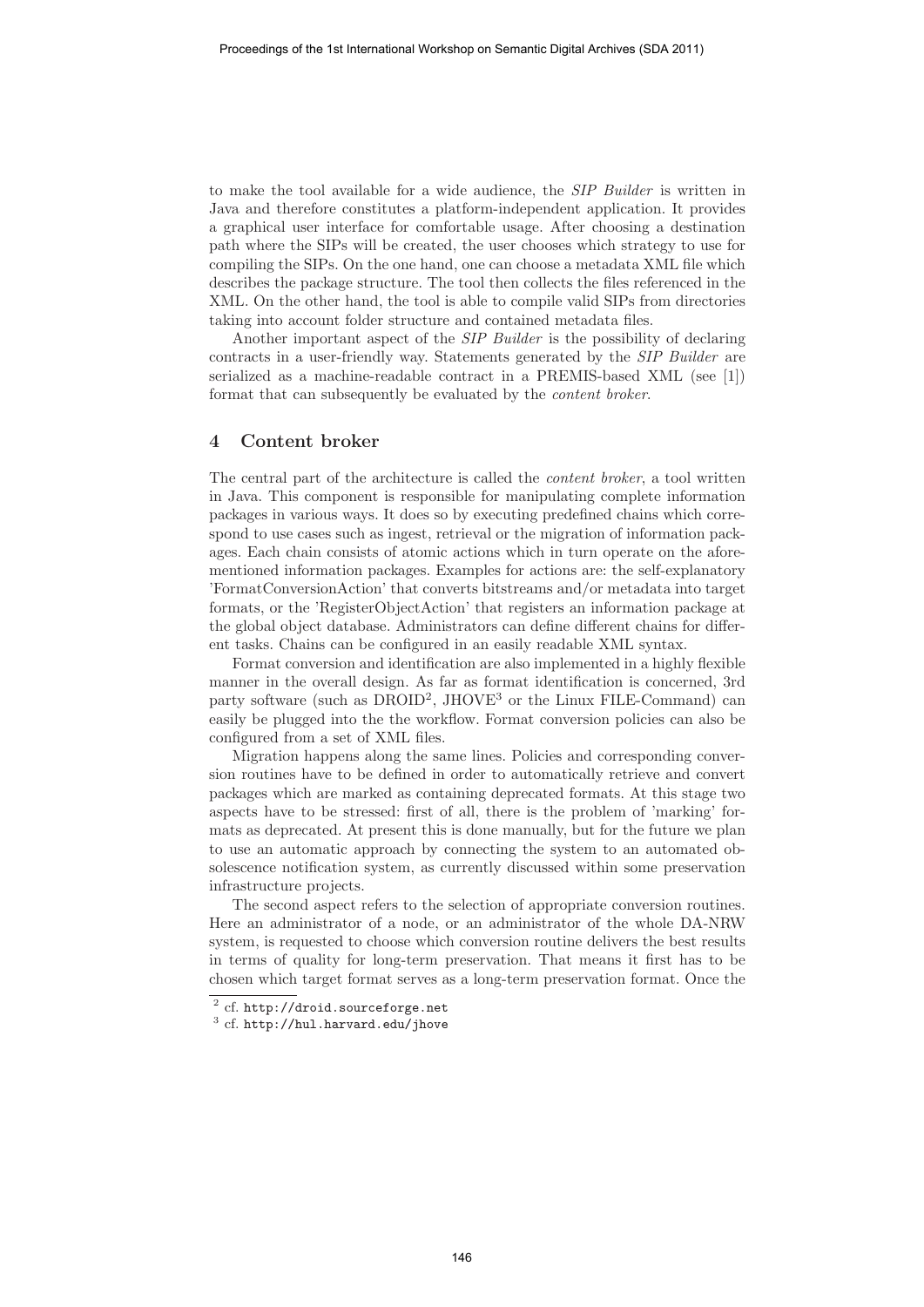format is chosen, the next decision will be which program to use with which parameters to achieve good results.

## **5 Presentation repository**

The architecture of DA-NRW also includes a presentation repository that acts as a central service provider for different partnering institutions and interdisciplinary portals – such as Europeana, the Deutsche Digitale Bibliothek and the North Rhine-Westphalian portal developed at the HBZ during the course of this project. Also the presentation repository can serve as a data source for subject-specific repositories aggregating specialized collections. Finally, small institutional repositories can harvest the central repository in order to implement own applications for the presentation of their data. While doing this they can profit from the format conversions and normalizations that the packages undergo on their way through the services of the digital archive as a whole.

Contractors of the DA-NRW can define if and under which conditions an object will be available through the presentation repository. These conditions include restrictions on the quality of the presented material, such as resolution and bit rate, restrictions on the content, e.g. by allowing only specific parts of the data and metadata to be retrieved, as well as time-based statements in order to be able to represent "moving-walls" or the expiration of copyright.

Currently the presentation repository is based upon the Fedora Commons Repository Software and supports the dissemination of Dublin Core (DC) and Europeana Semantic Elements (ESE) [4] metadata for every object in the repository. These standards represent a common basis for the heterogeneous objects we have to deal with. However, we are planning to support richer metadata formats in the presentation of objects and are examining ways to make the data available as part of the ongoing efforts to support Open Linked Data.

#### **6 Storage layer**

Our basic approach in long-term preservation regarding storage is to synchronize the stored information across at least three different storage locations, technically and geographically independent, across the state of North Rhine-Westphalia. To accomplish this major goal, we decided to use the iRODS (Integrated Rule-Oriented Data System) Data Grid Software [7].

In order to test our system under realistic conditions and with real data at a relatively early stage of development, we chose an iterative approach for the design and realization our project. In terms of iRODS, we implemented the basic features related to the data storage part corresponding to the final stage of the archival workflow after the content broker actions have already taken place. So we first focused primarily on the storage capabilities of iRODS. In the upcoming iteration we plan to use iRODS, in particular its "Rule Engine" and its "Microservices", more intensively in the entire workflow of the archival storage process as well as the ongoing data curation process in the years to come.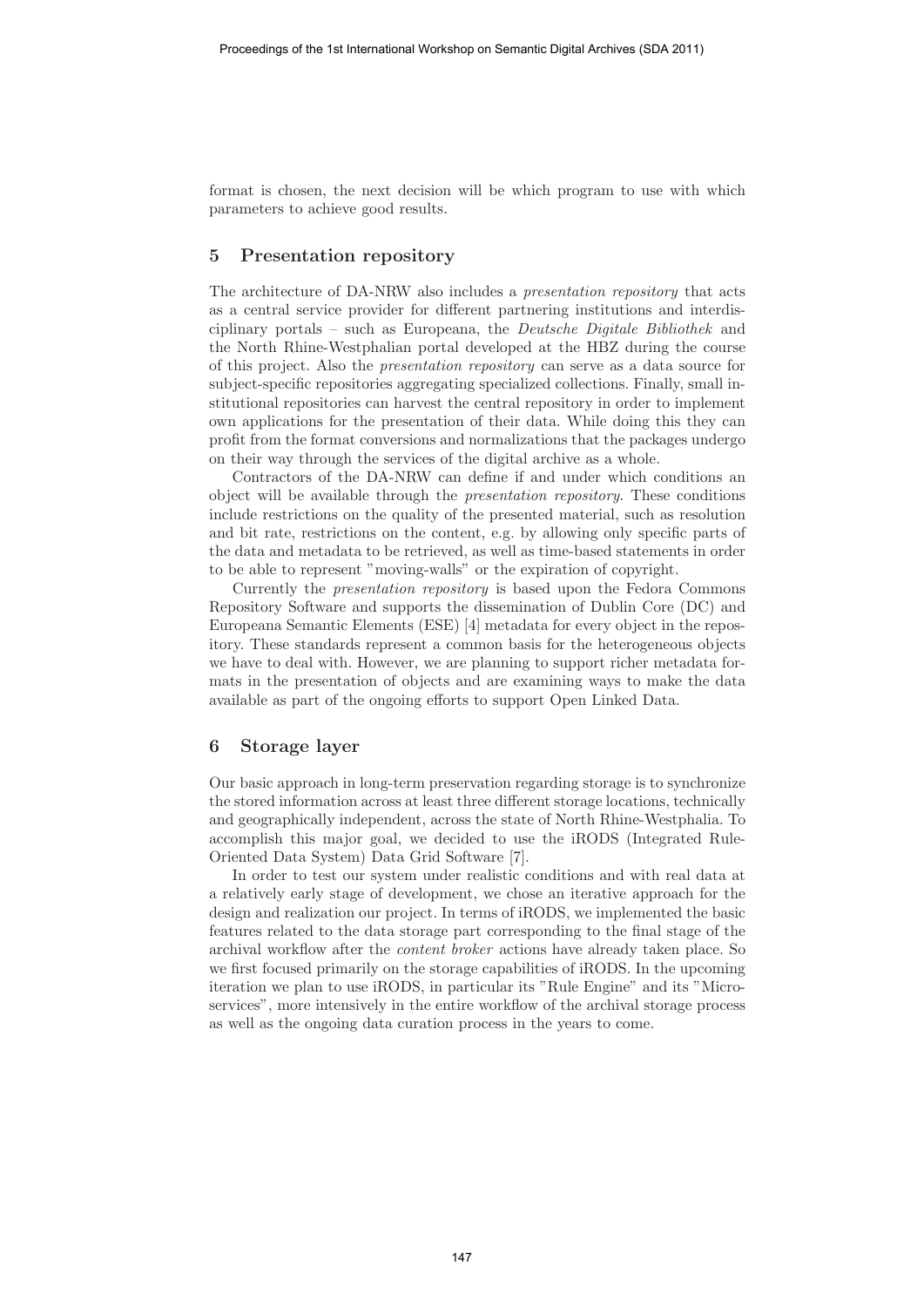The consistency of each digital object will be ensured by physical checksum comparisons and by keeping the minimum number of replicas of each object on the desired nodes after AIPs (Archival Information Packages) being "put" to the node. These use cases will be implemented using "Rules", statements executed on the data by the Rule Engine.

### **7 Future research**

As mentioned in the introduction, the architecture described here is a preprototype version which was developed within four months. A "pre-prototype" means that all major components exist and can be used. However, quite a few details are missing (e.g. the notification of an end user about the results of the ingest process). Furthermore, it means that major processes, which shall run automatically at the end of development, have to be started explicitly at this point.

In the near future we plan to replace a large part of the orchestration of individual services, which has now been rapidly prototyped in Java, by a stronger reliance on iRODS Micro-services. In other words: we plan to shift from just storing data in the iRODS-Grid at the final stage of our existing archival workflowchain to a more iRODS-centric architecture by making the features of "Rules" and "Micro-services" do the major work. This will also ensure computational scalability. The leading design principle in our already developed components was to develop fine-grained actions which are only loosely coupled. These actions can now easily be replaced by or be incorporated into iRODS Micro-services. A lot of research has to be done on the second question, i.e. how Rules can help us build up "policies" for archived content itself. A major part of our work in the next months will be the usage of iRODS Rules to execute policies on our stored objects.

We are currently also evaluating the use of PREMIS OWL [3] and triple stores for the representation of contracts in RDF (Resource Description Framework). This allows for easier extension of the contract format, reduces the mapping overhead between the XML format and the relational database, and simplifies the organization of machine-processable contracts. We are also investigating different RDF-based variants for wrapping package metadata. One approach might for example be the application of OAI-ORE as an alternative for METS as proposed in [6]. This would allow us to incorporate contract, format, structural and descriptive metadata into one unifying RDF model.

#### **References**

- 1. Brandt, O.: PREMIS. Nestor-Handbuch: eine kleine Enzyklopädie der digitalen Langzeitarchivierung pp. 60–62 (2007)
- 2. CCSDS Consultative Committee for Space Data Systems: Reference Model for an Open Archival Information System. Blue book. Issue 1 (January 2002)